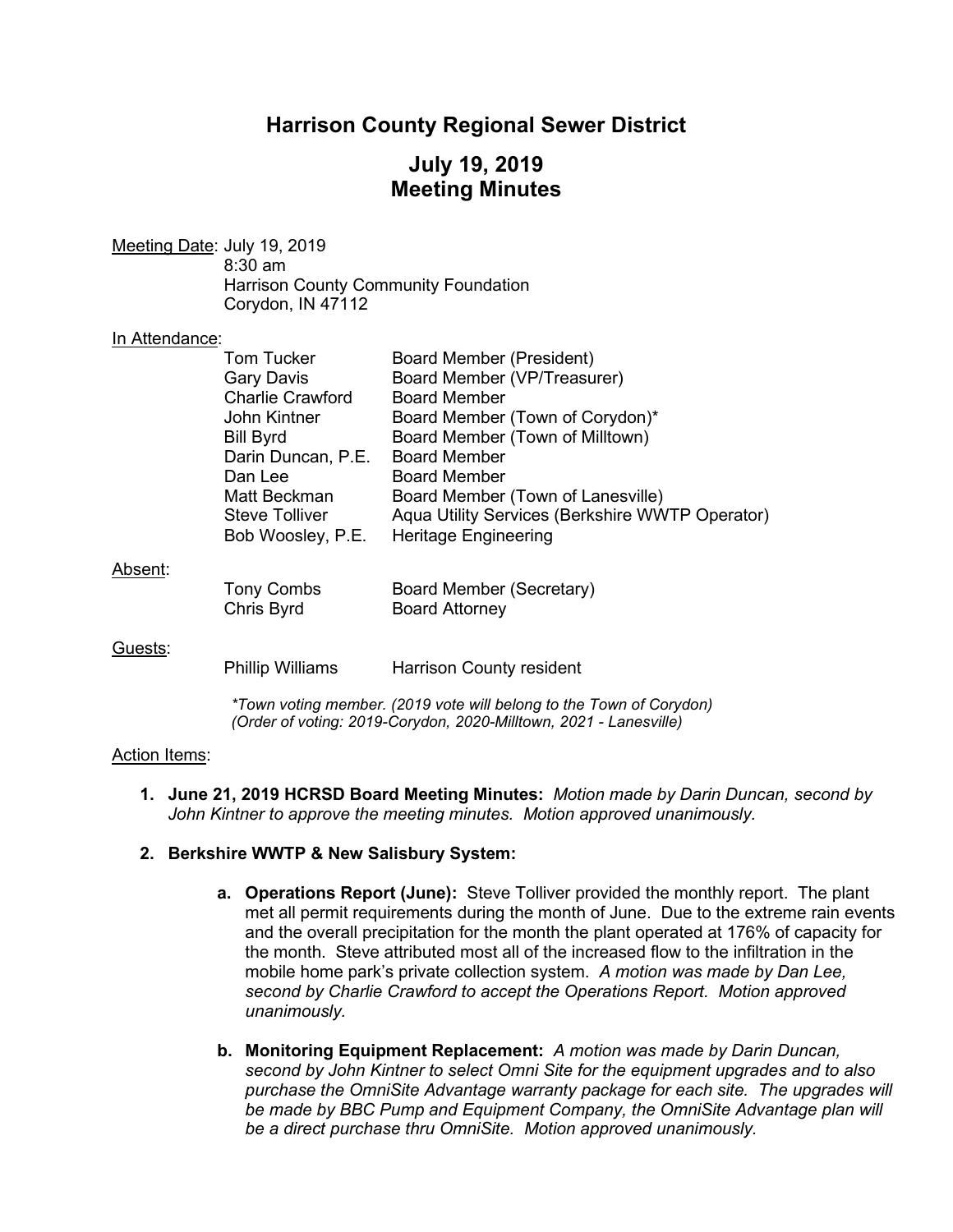HCRSD Mtg Minutes July 19, 2019 Page 2 of 3

- **1)** BBC Pump and Equipment Company: Total Cost = \$7,981
- **2)** OmniSite Advantage Plan: Total Cost = \$165/unit per year = \$825 annually
- **3)** Cellular costs: The District has already paid for all stations except the Lanesville Interchange pump station (this station currently does not have an autodialer alarm system). The District will need to pay \$276 for the Lanesville Interchange pump station once BBC has completed installation of the new autodialer.

#### **3. New Salisbury Sewer System:**

**a. Veterinary Clinic and Blue River Services:** Charlie Crawford reported that he was contacted by Blue River Services regarding the potential for a proposed apartment building(s) development that would be adjacent to the proposed Veterinarian Clinic. Given the potential for this added development Charlie, and the Board, felt it may be worthwhile approaching the County once again for funding. The Board asked Bob Woosley to prepare an updated cost estimate with flow data.

### **4. Treasurers Report:**

- **a.** *Motion made by John Kintner, second by Darin Duncan to approve the June Treasurer's Report. Motion approved unanimously.*
- **b.** *Motion made by Gary Davis, second by Charlie Crawford to pay the following claims. Motion approved unanimously.*

#### *District Checking Account:*

| i. Harrison REMC-WWTP electric service                        | \$1,553.30 |
|---------------------------------------------------------------|------------|
| ii. Duke Energy - lift station electric service               | \$26.41    |
| iii. Town of Corydon - June sewer bills                       | \$5,485.93 |
| iv. Aqua Utility Services - WWTP Op., LS Maint., Misc. Maint. | \$4,388.80 |
| v. Dillman Chastain Byrd - legal services                     | \$200.00   |
| vi. Heritage Eng. - retainer/website hosting                  | \$880.00   |
| vii. Bennett & Bennett - liability & property insurance       | \$4,257.00 |
|                                                               |            |

## **5. Other**:

**a. County Funding:** Tom Tucker submitted a formal request for capital projects funding to the Council. Tom informed the Board he went before the Council to present and it was not well received. The District will likely not receive funding. It was discussed that the best approach is to take all requests for capital project funding directly to the Commissioners and they can then forward to the Council for consideration. Darin Duncan suggested the District also consider making requests to the Foundation. Bob Woosley will compile the list of projects with associated budget costs and forward to the Board for review and discussion at the August meeting.

#### Next Meeting:

Regular Board Meeting: **Friday August 16, 2019 at 8:30 am** @ Harrison County Community Foundation Building.

Minutes prepared by: Heritage Engineering